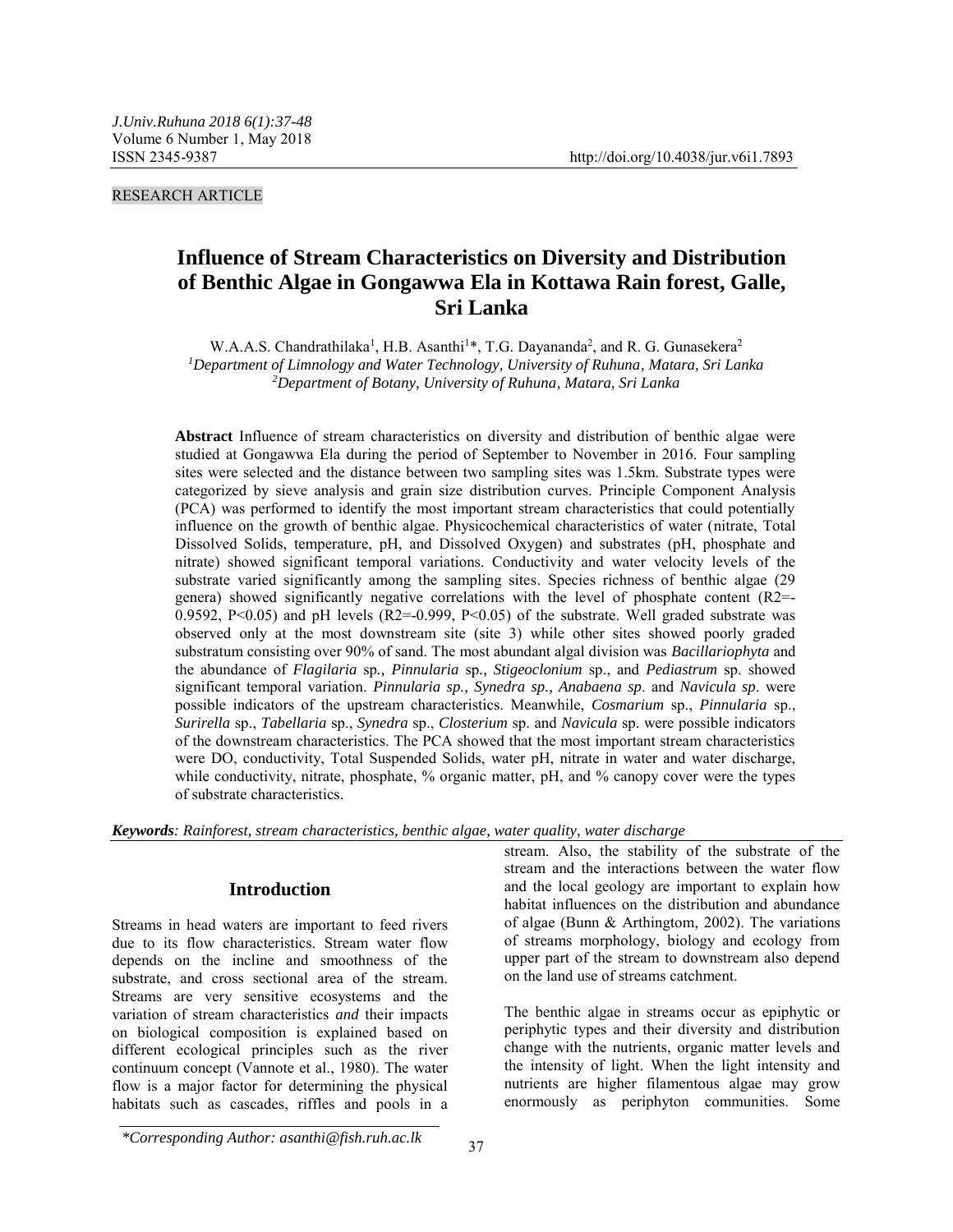attached algae such as Pennate diatoms which are loosely retained with gelatinous bio films or are held within the tangled filamentous threads of such mature periphyton communities (Bellinger & Sigee, 2010). When the temperature and light levels are higher, the blue green algae that grow attaching to the bottom sediment, rocks or submerged plants are become dominant in calm areas of the streams (Oram, 2014).

The distribution of benthic algae in streams can be influenced by the size, surface structure and chemistry of the substratum (Whitton, 1975). The alkalinity or acidity of water highly effects on the growth and reproduction of algae and therefore any deviation of water chemistry; water temperature and pH variations may cause problems in reproduction, ion exchange and viability of the aquatic organisms (Stoyan & Hristov, 2011). Total Dissolved Solids (TDS) provide nutrients or contaminants such as organic pollutants and toxic metals for the algal growth (Weber-Scannell & Duffy, 2007). However, the amount of Total Suspended Solids (TSS) attenuates light and reduces the transparency of water which is a negative factor for algal growth. According to Dodds & Welch (2000), factors such as the geological variation, addition of toxic compounds, global changes, introduced species, watershed development and functions of other biotic and abiotic factors affect the variation of algal biomass.

In a stream, the abundance, biomass and the growth of particular benthic algae are considered as bioindicators (Dokulil, 2003). A good indicator species has a narrow ecological range, rapid response to environmental change, well defined taxonomy, reliable identification and a wide geographic distribution (Bellinger & Sigee, 2010). The response

to the natural or anthropogenic impacts can be early observed as specific stress symptoms in algae and therefore those are bio-sensors for environmental changes. Therefore, the land use of the catchment is predictable using benthic algal indicators of a stream which is important for the protection of sensitive ecosystems (Bellinger et al., 2010). Such types of studies are scanty in Sri Lanka and hence the knowledge is limited which would be important for the conservation and management aspects of stream ecosystems of Sri Lanka. The present study was focused to investigate the influence of variations of stream characteristics on the distribution of benthic algae at selected sites from upstream to downstream of the Gongawwa Ela in Kottawa Rainforest.

# **Methodology**

# **Site description**

Kottawa forest reserve (6° 5'40.54"N and 80°19'26.75"E) is an isolated patch of low country rainforest located at Yakkalamulla divisional secretariat in Galle, Sri Lanka. Gongawwa Ela (tributary of Polathumodara River) which is located inside the Kottawa rainforest was selected for the current study (Figure 01). Two sites from the upper most part of the stream (site1, site 2) and two sites (site 3, site 4) from the downstream were studied on monthly basis during the period of September to November 2016. Stream bank morphology and riparian vegetation were observed and were mapped using GPS (etrex 20X GARMIN) readings. The catchment of the selected part of the stream was delineated on the site and it was used to identify the major land use types in the area.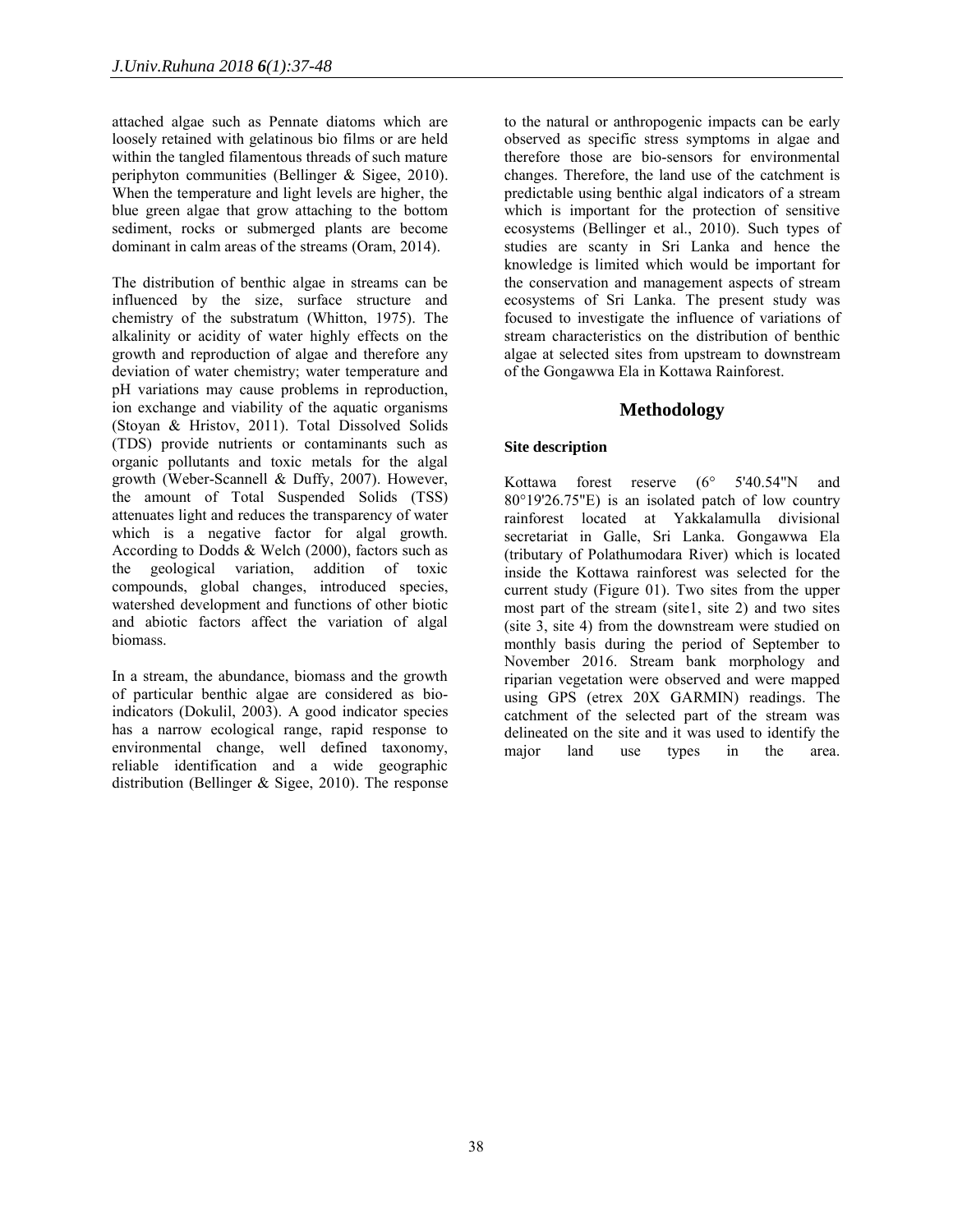

Figure 01: Locations of the four sampling sites

# **Analysis of water quality**

Water quality parameters (water temperature, pH, conductivity, surface light intensity, turbidity, nitrate and phosphate) were analyzed in three replicates of water samples at each site using standard instruments (Table 01) and following the standard methods (APHA, 1999). Sodium salicylate method was used to determine the nitrate levels both in water and the substrate as described by (Merck, 1974) and the absorbance was measured at 440nm (HACH, DR3900). Ammonium molybdate method was used to determine the dissolved phosphorous levels both in water and the substrate (APHA, 1999).

Table 01: Instruments used for water quality analysis

| Parameter           | Units                       | Instrument                        |
|---------------------|-----------------------------|-----------------------------------|
| Temperature         | $0\textcolor{red}{\bigcap}$ | Water Quality Meter(YSI Model 85) |
| Conductivity        | $\mu$ S/cm                  | Water Quality Meter(YSI Model 85) |
| pH                  |                             | pH meter (EUTECH instrument)      |
| <b>GPS</b> Location |                             | GPS (etrex 20 X GARMIN)           |
| Light intensity     | Lux                         | Lux meter $(LX-101)$              |
| Velocity            | m/s                         | Velocity meter (KENEK VP 1000)    |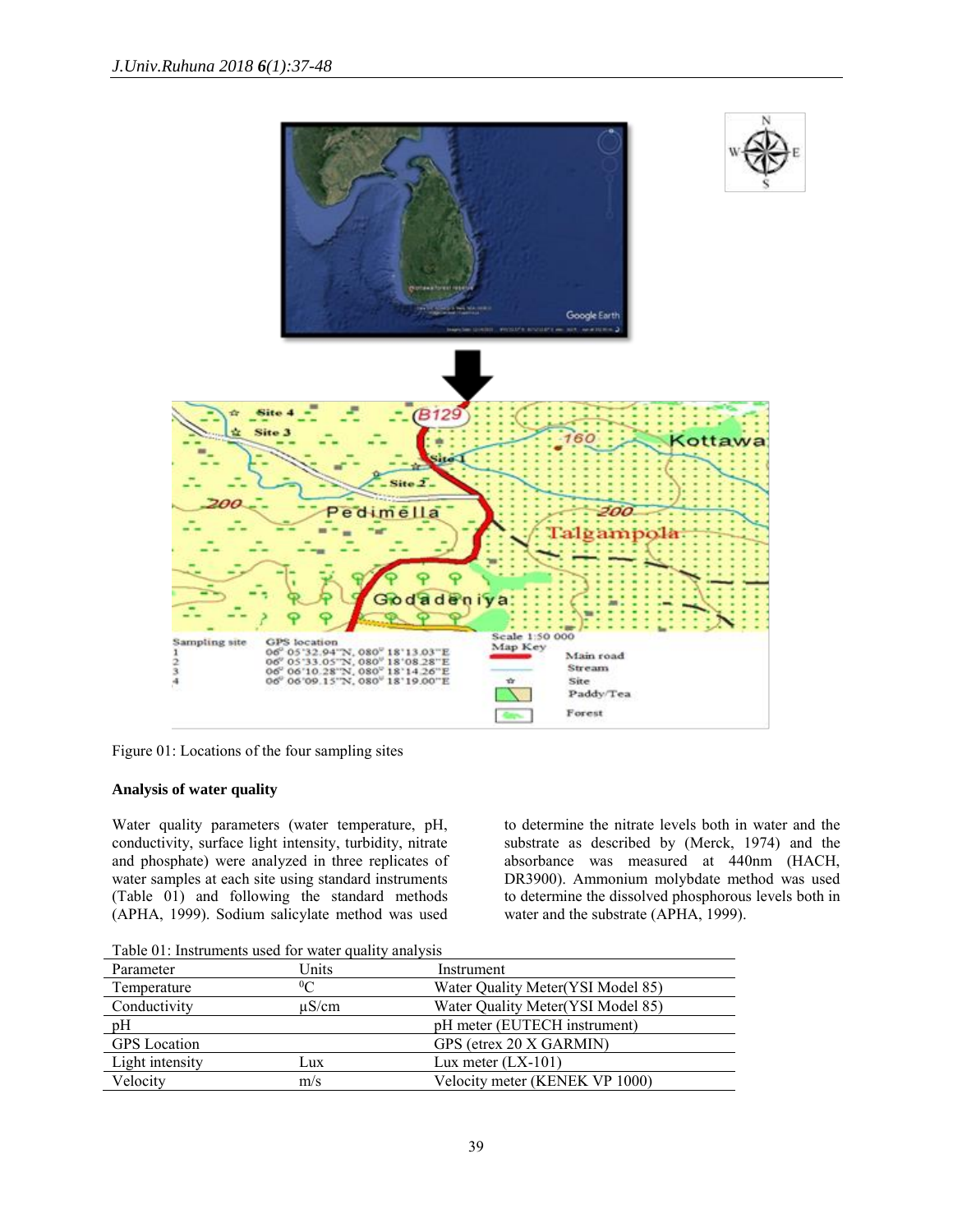# **Determination of stream characteristics**

The following method was performed to determine the percentage of different grain sizes recorded in the substrate samples. Following the substrate classification method (ASTM D422- Standard Test Method for Particle-Size Analysis of Substrate) the

mechanical sieve set with different pore sizes was used to determine the distribution of coarser, largersized particles and finer particles of the substrate samples. The % value of a given particle type (Table 02) was calculated using the following equation.

% value of a given particle type 
$$
= \frac{\text{weight of the given particle}}{\text{Total weight of the sample}} * 100\%
$$

Table 02: Classification of the particle sizes of substrate

| Particle size                | Class       | Texture                                    |
|------------------------------|-------------|--------------------------------------------|
| $< 63 \mu m$                 | Mud         | Smooth & sticky                            |
| $63 \mu m - 0.25 \text{ mm}$ | Fine sand   | Smooth with some roughness $\&$ not sticky |
| $0.25$ mm $-0.5$ mm          | Sand        | Rough grainy texture                       |
| $0.5$ mm-1 mm                | Coarse sand | Coarse, particles loose                    |
| 1mm<                         | Gravel      | Very coarse, Small stones                  |

The particle size distribution curves presented by semi-logarithmic graphs were plotted using the percentage of passing via each sieve of the mechanical sieve set. Three basic parameters of Effective Size (D10), Uniformity Coefficient (Cu), and Coefficient of Gradation (Cc) were determined using the particle size distribution curves (Fig 02).



Figure02: Particle size distribution curve

Cu= D60/D10  $Ce = D20 / (D60 \times D10)$ Criteria for grading substrate (Holtz & Kovacs, 1981) for gravel to be well graded as, Cu>4& 1< Cc<3 For sand to be well graded, Cu>=6& 1< Cc<3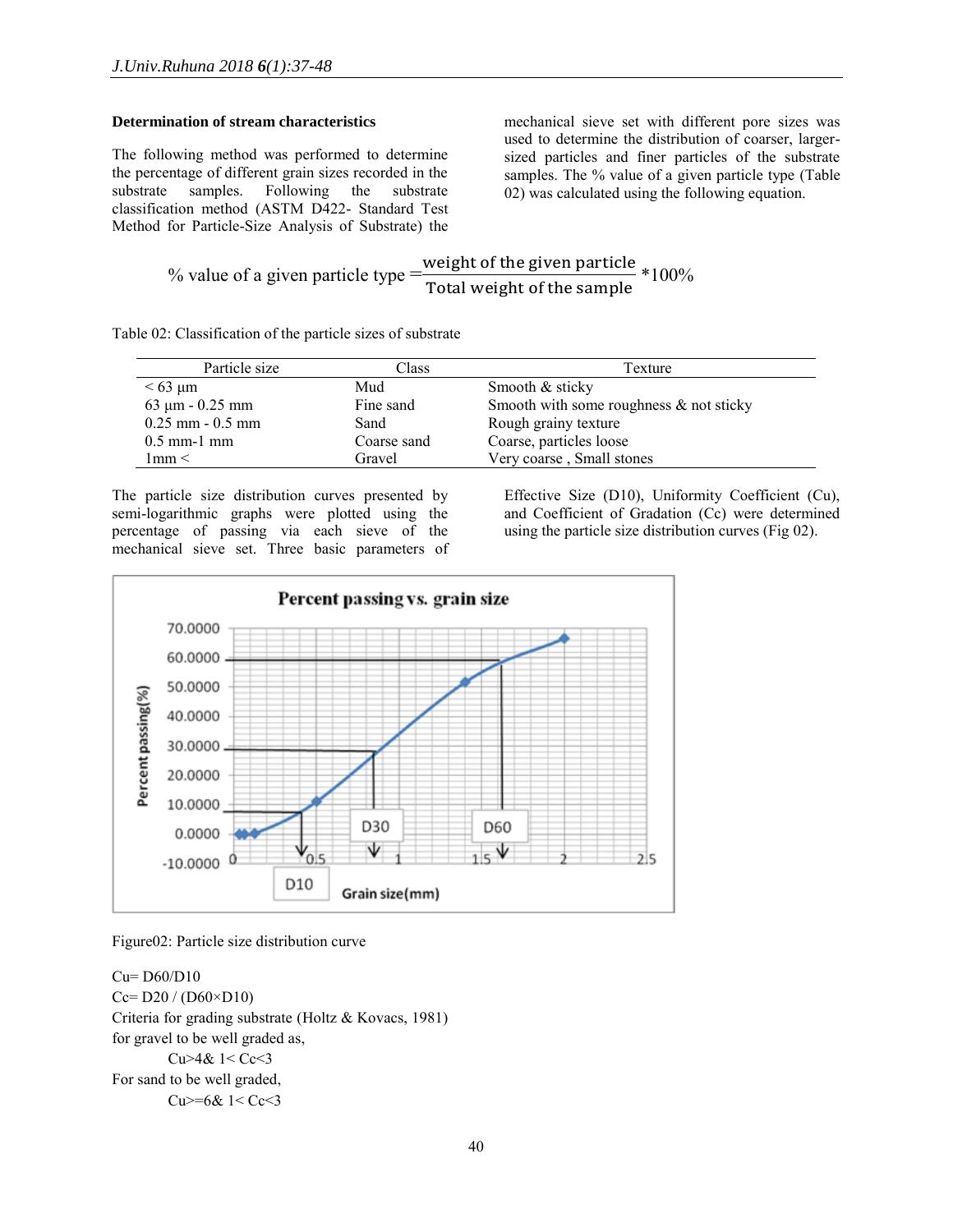# **Water velocity and total water discharge**

In order to determine the stream discharge, the midsection method was used (Huber & Bedient, 2002). Similar length portions were marked on a transect which was laid across the stream and the flow velocity was measured using velocity meter at half of

# **Discharge per unit time**  $(m^3/S) = W1 \times$  $D1 \times V$

#### **Benthic algae sampling and analysis**

A transect was plotted across the two banks and the algae sampling was done by using a quadrate (0.25 m<sup>2</sup> ) (TCEQ, 2014). Benthic algae were sampled carefully from hard substrates using a scraper and from soft substrates using a smooth brush and the samples were preserved in Lugol's iodine (1-2 %) (Hötzel & Croome, 1999) and were transported to the

$$
N=\frac{n\times f}{A}
$$

Where,

 $N =$  Abundance of each species

The diversity of algae was calculated using different indices; Shannon-Weiner diversity, Pielou's evenness

$$
H'=-\sum P i \ ln P i
$$

H': Shannon index

Pi: Relative abundance of ith species

$$
J' = \frac{H'}{H'max}
$$

#### **Determination of canopy cover**

Light intensity of 25 points of each site was measured by Lux meter (LX-101). Then highest lux meter readings were removed and the mean value of light readings (I mean) was obtained. Then the values that are higher than I  $_{\text{mean}} \times 3$  were excluded. This procedure was repeated until getting no more values for I  $_{\text{mean}} \times 3$ .  $Canopy cover(n)$ = Remaining number of readings  $\times$  100% Total number of readings

Forest canopy cover was estimated by,

the total depth and total water discharge at each site was determined using a transect method at different depth of 1m distance on the transect. Water discharge was calculated according to the following equation at each portions on the transect (1m) and the total discharge was calculated using those values.

W1: length of the portion D1: depth at the portion V: water velocity at the portion

laboratory. The samples were identified using identification keys (Bellinger  $&$  Sigee, 2010; Lund  $&$ Lund, 1995; Presscott, 1954; Vuuren et al., 2005; Entwisle et al., 1997), enumerated using sedgewick rafter cell and the abundance was presented as number of cells or colonies per unit area. The abundance of each species was calculated using the equation given below.

n = Average number of algal cells counted in 1mL of sample

 $f =$ Field conversion factor

 $A =$  Area of the quadrate  $(m<sup>2</sup>)$ 

index and Menhinicks' species richness index (Shannon, 1948).

*J'*: Pielou's evenness index

$$
H
$$
'max: minimum value of  $H$ ' (lnS)

$$
D=S\sqrt{N}
$$

D: Menhnick's richness index

S: Number of species present in sample

N: Total number of individual organisms in the sample

#### **Statistical Analysis**

Spatial variation of different parameters were analyzed by using one way ANOVA tests and the correlations were analyzed between the biotic (species diversity, species richness) and the environmental factors. Principle Component Analysis was done to determine the most important factors which can be used for explaining the site specific characteristics of the stream.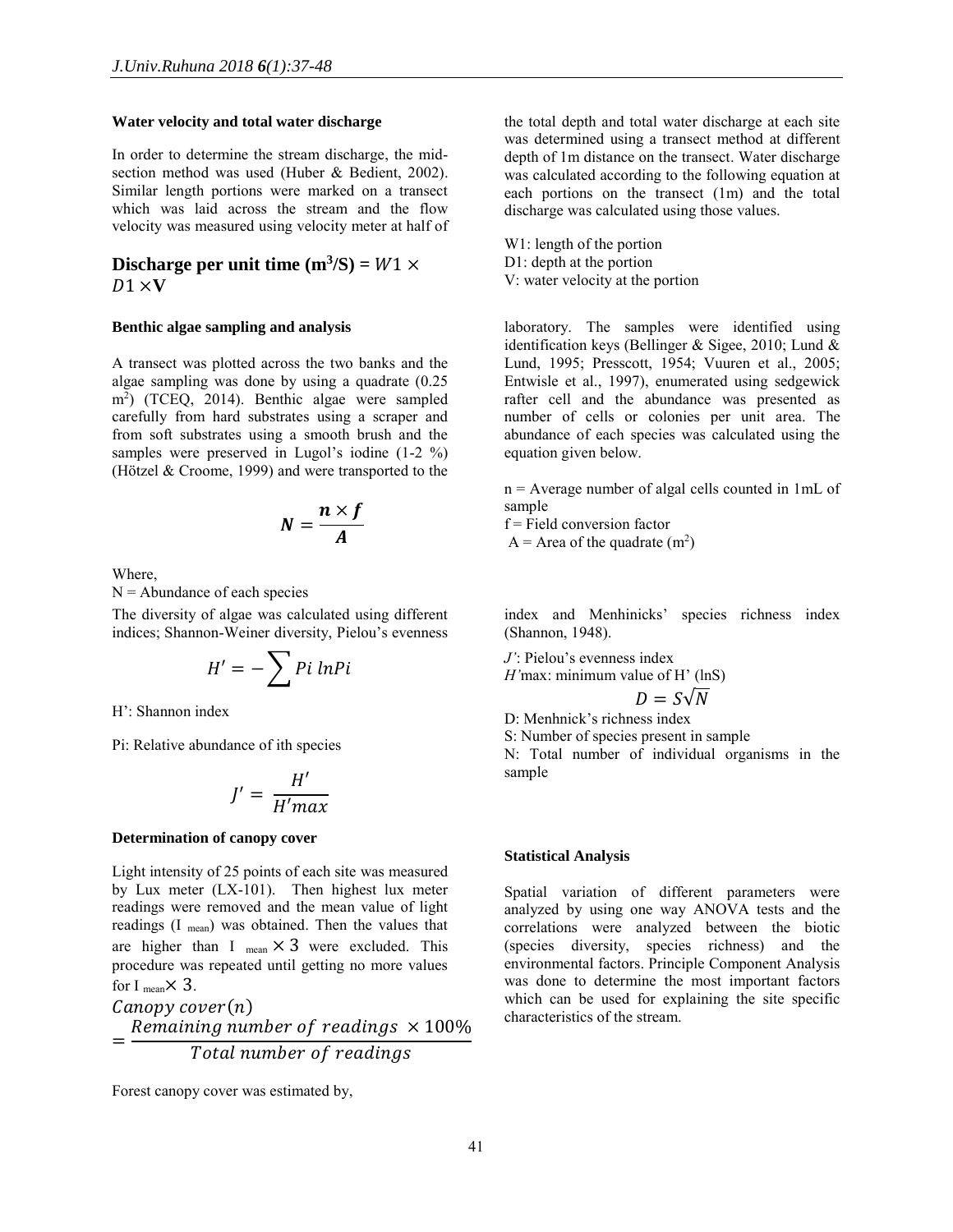# **Results and Discussion**

### **Water and substrate quality**

Table 03 and 04 give the mean values of water quality parameters and substrate quality at each site respectively. The highest values of conductivity, phosphate concentration, and TSS were observed at the most downstream site. One way ANOVA showed that there was no significant spatial variation of the water quality parameters except for conductivity which also showed spatial variations in the substrate. However, there were significant temporal variations of water temperature, pH, nitrate, DO, TDS, substrate temperature, substrate pH, phosphate, nitrate and organic matter in the substrate during the study period. The pH level of water was ranged from 6 to 7 which is favorable for algal growth. According to Alexander, (1997), green algae were dominated in acidic substrate while the diatoms and the blue green algae were less frequent in acidic substrate. The observed water pH range is suitable for the growth of oligotrophic algal species because the eutrophic species are growing at water pH above 9 (Moss, 1973). Lund & Lund (1995) reported that nitrate and phosphate are the two most important elements which can effect on the growth of benthic algae. In the

present study, highest abundance of algae  $(57330\pm11934 \text{ individuals/m}^2)$  was observed with the highest concentration of nitrate in the substrate (2.60±0.7 mg/L). Carrick & Lowe, (1989) also reported that high biomass of green algae and diatoms at the water enriched with nitrate. However, the relationship between the algal species richness and phosphate levels in substrates was significantly negative  $(R^2=0.9592, P<0.05)$  (Figure 03). After heavy rainfall in November, a comparative decline of substrate nitrate  $(P<0.05$ : One way ANOVA) and substrate phosphate were observed at each site except at the site 3 that located at downstream. Tea estates and home gardens were located at some places of the stream catchment and the agricultural runoff in the area may have enriched the phosphate and nitrate levels in the substrate. Oram, (2014) reported that phosphate in water can precipitate as iron phosphate or can be stored in partially decomposed organic matter in substrate and the latter process is more efficient at the neutral water pH (Busman et al., 2009). The phosphate and nitrate concentrations in substrate were statistically identified in PCA as important parameters for the changes of density and diversity of benthic algae in the stream.



*Figure 03: Correlation between substrate phosphate and species richness*

#### **Stream characteristics**

Table 05 gives the percentage of retained on the mechanical sieve set at the four sites. The Figure 04 shows grain size distribution curves for the sites and the Table 06 gives the coefficient values at the sites. The values for D60, D30 and D10 are shown in the Figure 04 for the sampling sites. The substrate consisted mostly with sand at all sites (>98%) and well graded substrate was observed (Cc=1.2, Cu=6.67) only at the site 3 which can be the reason for the highest species diversity and species richness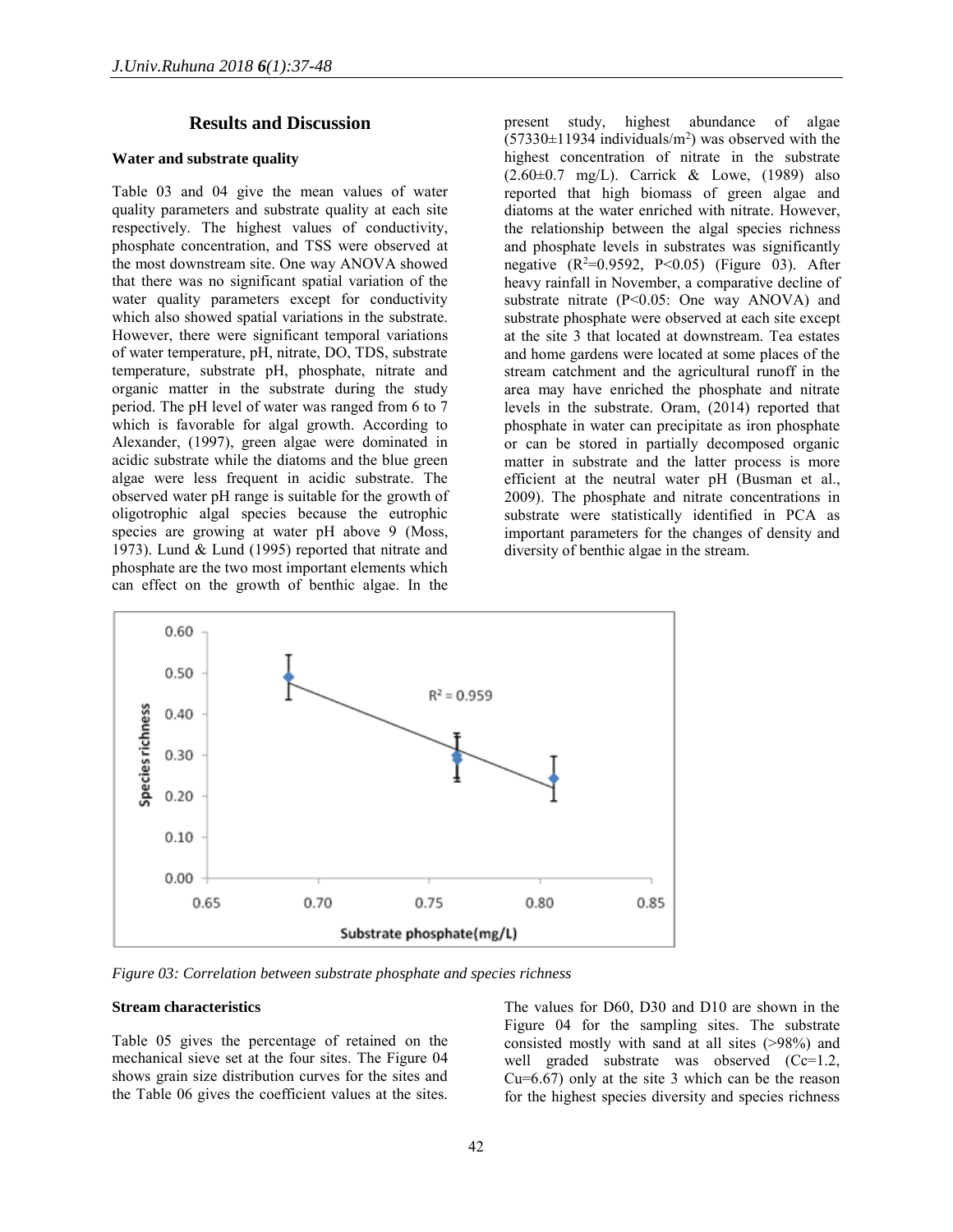observed especially at the rainy month. The organic matter content in the substrate did not vary significantly between the sampling sites (P>0.05: one way ANOVA) however; it was statistically identified as an important parameter in the stream characteristics (PCA). McIntire, (1968) explained a relationship between the algal communities and the organic matter content where the diatoms were dominated at low organic matter levels while blue green algae, chlorophyte and xanthophytes were abundant at high organic matter contents. The dominant algal group in the present study was diatoms while the chlorophytes were dominant with high organic matter content in the substrate. Moonsin et al. (2013) have observed high abundance of

benthic algae in the period of late rainy season to early dry season in Mekong River passing through Ubon Ratchathani Province, Thailand. However, in the present study, benthic diatoms were abundant in early rainy season (October) and in the dry season (September) nevertheless the Shannon wiener index  $(1.92\pm0.49)$  and species richness  $(25)$  were highest in the rainy period. Even though, the substrate conductivity varied significantly among the sites in the stream  $(P<0.05$ , one way ANOVA) the substrate conductivity at the sites were relatively lower due to the high composition of sand in the substrate. Grisso et al. (2009) suggested that, conductivity correlates strongly with the particle size and the texture of substrate.

| Parameter              | Site 1            | Site 2            | Site 3            | Site 4             |
|------------------------|-------------------|-------------------|-------------------|--------------------|
| pH                     | $7.07 \pm 0.57$   | $7.2 \pm 0.35$    | $7.58 \pm 0.43$   | $7.29 \pm 0.29$    |
| Conductivity $(\mu S)$ | $247.76 \pm 78.7$ | $254.03 \pm 86.3$ | $213.66\pm46.0$   | $327.46 \pm 106.6$ |
| Temperature( ${}^0C$ ) | $28.6 \pm 0.85$   | $28.8 \pm 1.2$    | $28.2 \pm 1.1$    | $28.8 \pm 1.2$     |
| Nitrate $(mg/L)$       | $0.687 \pm 0.37$  | $0.806 \pm 0.34$  | $0.882\pm0.42$    | $0.763 \pm 0.33$   |
| Phosphate $(mg/L)$     | $0.036 \pm 0.667$ | $0.04\pm0.149$    | $0.029 \pm 0.112$ | $0.073 \pm 0.133$  |
| DO(mg/L)               | $5.85 \pm 3.08$   | $6.05 \pm 2.56$   | $8.4 \pm 2.63$    | $7.66 \pm 2.12$    |
| TSS(mg/L)              | $0.014 \pm 0.003$ | $0.016 \pm 0.004$ | $0.015 \pm 0.004$ | $0.023 \pm 0.012$  |
| TDS(mg/L)              | $1.007 \pm 0.97$  | $0.658 \pm 0.57$  | $1.029 \pm 0.93$  | $1.008 \pm 0.96$   |

Table 04: Mean values of substrate quality parameters at the sites (Mean±SD).

| Parameters             | Site 1           | Site 2           | Site 3          | Site 4           |
|------------------------|------------------|------------------|-----------------|------------------|
| pH                     | $6.82\pm0.42$    | $1.135 \pm 1.05$ | $1.107\pm1.11$  | $1.199 \pm 1.13$ |
| Conductivity $(\mu S)$ | $19.33 \pm 1.15$ | $18.00 \pm 2.00$ | $8.33 \pm 3.06$ | $15.67\pm5.86$   |
| Phosphate $(mg/L)$     | $0.968 \pm 1.06$ | $1.135 \pm 1.05$ | $1.107\pm1.11$  | $1.199 \pm 1.13$ |
| Nitrate $(mg/L)$       | $1.602 \pm 1.01$ | $1.681 \pm 1.33$ | $0.947\pm0.62$  | $1.63 \pm 1.53$  |
| Organic matter $(\% )$ | $1.88 \pm 0.266$ | $2.68 \pm 0.078$ | $2.97\pm 0.355$ | $2.92\pm 0.655$  |

Table 05: The sieve size and percentage passing of the substrate

| Sieve size $(mm)$ | Site $1\frac{6}{6}$ | Site $2\frac{6}{6}$ | Site $3\frac{6}{6}$ | Site $4\frac{6}{6}$ |  |
|-------------------|---------------------|---------------------|---------------------|---------------------|--|
|                   | 77.52               | 68.05               | 59.33               | 61.85               |  |
| 1.4               | 63.24               | 50.38               | 47.69               | 44.79               |  |
| 0.5               | 17.45               | 12.65               | 17.65               | 9.46                |  |
| 0.125             | 0.58                | 0.41                | 1.64                | 0.28                |  |
| 0.063             | 0.09                | 0.05                | 1.12                | 0.09                |  |
| 0.032             | 0.00                | 0.00                | 0.64                | 0.00                |  |

| Table 06: Coefficient values and the classification of the substrate |  |
|----------------------------------------------------------------------|--|
|----------------------------------------------------------------------|--|

| Site |      |      | Grading of sand |
|------|------|------|-----------------|
|      | 3.71 | .24  | Poorly graded   |
|      | 3.4  | 0.95 | Poorly graded   |
|      | 6.67 | .20  | Well graded     |
|      | 3 Q  |      | Poorly graded   |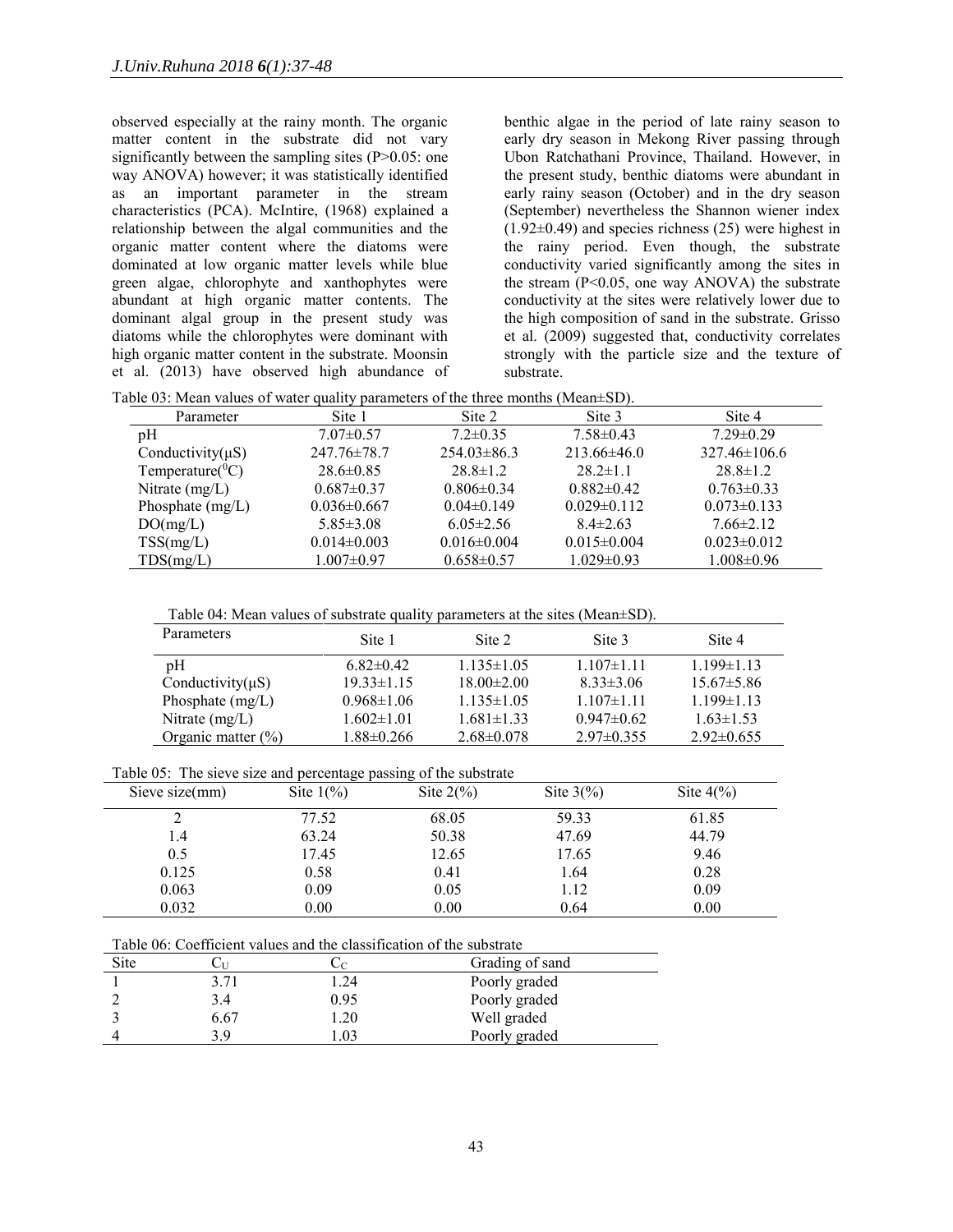

Figure 04: The semi logarithmic graph for percentage of passing vs. grain size at the sites

# **Water velocity and discharge**

The monthly data for water velocity and discharge at the sites are given in the Table 07. The highest stream velocity and water discharge were observed at the site 3 (downstream). The oneway ANOVA explained significant difference (P<0.05) of water velocity among sites. The water velocity was high at the most down part of the stream due to the elevation difference of the area and it was one of the

statistically important parameters in the stream. Therefore, relatively low abundance and high species diversity of benthic algae was observed at the downstream sites 3 and 4. The lowest velocity of the stream was recorded in October which caused low removal of attached diatoms. Allan & Castill, (1999) suggested that the flood condition is creating unstable nutrient supply resulting favorable conditions for the diatoms.

| <b>Site</b> | September        |           | October           |           | November         |           |  |
|-------------|------------------|-----------|-------------------|-----------|------------------|-----------|--|
|             | Velocity         | Discharge | Velocity          | Discharge | Velocity         | Discharge |  |
|             | (m/s)            | $(m^3/s)$ | (m/s)             | $(m^3/s)$ | (m/s)            | $(m^3/s)$ |  |
|             | $0.068 \pm 0.06$ | 0.0984    | $0.0295\pm0.04$   | 0.0133    | $0.078 \pm 0.02$ | 0.1654    |  |
|             | $0.055 \pm 0.01$ | 0.0867    | $0.004 \pm 0.01$  | 0.0022    | $0.2517\pm0.10$  | 0.3995    |  |
|             | $0.3275\pm0.37$  | 0.4975    | $0.294 \pm 0.04$  | 0.0529    | $0.611 \pm 0.20$ | 0.2475    |  |
| 4           | $0.1112\pm0.07$  | 0.2829    | $0.0255 \pm 0.01$ | 0.1031    | $0.3253\pm0.19$  | 1.0801    |  |

Table 07: Mean velocity and discharge at the sites

### **Benthic algae diversity and distribution**

Twenty nine algal genera belonging to Divisions<br>Bacillariophyta, Chlorophyta, Cyanophyta, Bacillariophyta, Chlorophyta, Cyanophyta, Xanthophyta and Rhodophyta (Table 08) were identified. The most abundant benthic algal division was Bacillariophyta (18 diatom genera/species). Among those genera the common diatoms were *Flagilaria* sp., *Synedra* sp., *Aulacoseira* sp., *Gomphonema* sp., *Navicula* sp. and *Nitzchia* sp. Three blue green algae were recorded as *Anabaena* sp*.*, *Oscillatoria*  sp*.* and *Lyngbia* sp*.* Among them, *Anabaena* sp. and *Oscillatoria* sp. were highly abundant. Seven genera

*Cylindrocystis* sp., *Cosmarium* sp. and *Pediastrum* sp. where *Stigeoclonium* sp. and *Chaetophora* sp. were common. One genus from Rhodophyta as *Chroodactylon* sp. and one genus from Xanthophyta as *Vaucheria* sp. were recorded in the stream. *Flagilaria* sp., *Synedra* sp., *Aulacoseira* sp., *Gomphonema* sp., *Navicula* sp. and *Nitzchia* sp. were the most abundant diatoms at all the four sites in the stream which could be considered as possible bioindicators in the Gongawwa Ela. The most upstream sites represented by *Pinnularia* sp.*, Synedra* sp.*, Anabaena* sp. and *Navicula* sp.. The species recorded

of green algae were recorded as *Spyrogyra* sp.*, Stigeoclonium* sp.*, Chaetophora* sp.*, Closterim* sp.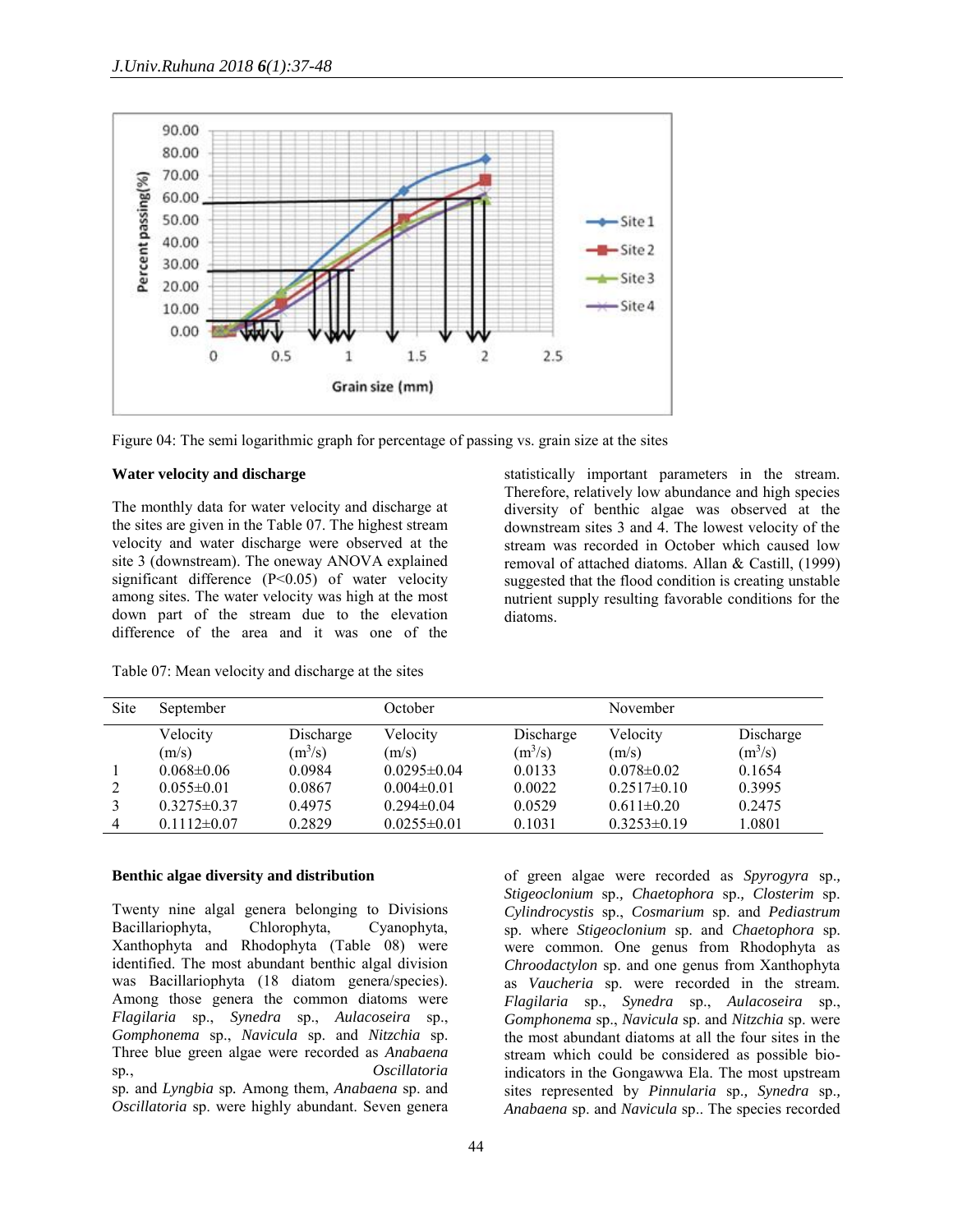from the most downstream sites were *Cosmarium* sp.*, Pinnularia* sp.*, Surirella* sp.*, Navicula* sp.*, Tabellaria* sp.*, Syendra* sp.*, Closterium* sp., *Flagilaria* sp.*, Nitzchia* sp.*, Gomphonema* sp. and *Aulacoseira* sp.. Akinyemi et al. (2007) have recorded *Pinnularia* sp. as a good bio-indicator for water pollution and this alga was observed at site 1, 3 and 4 in the present study. *Cosmarium* sp. which was recorded from most downstream (site 3 and site 4) is resistant to the increasing of stream velocity and nutrient depletion. The highest diversity of desmids has been observed in summer months when pH, conductivity and total hardness were low (Stamenković & Cvijan, 2009). Also, desmids have been used for assessing the water quality of freshwater resources (Ngearnpat & Peerapornpisal, 2007). *Anabaena* sp. was recorded only from site 2 located in the upstream. According to Douterelo et al. (2004), the community composition of cyanobacteria changes with water quality and therefore they can be used for environmental studies in riverine ecosystems. *Surirella* sp. which is resistant to water flow and water pollution (Hill et al., 2001) was found only from the site 3 (downstream) in which the substratum was well graded. *Tabellaria* sp. and *Gomphonema* sp. have been assigned as indicators for moderate health in the Coopers Creek catchment of Australia and those algae were recorded during the current study only at the most downstream site.

Some genera of benthic algae were found only in one sampling site and those could be considered as possible bio-indicators of the stream; *Vaucheria* sp. and *Chroodactylon* sp. were recorded only in dry period from the upstream site, *Cylindrocystis* sp. was recorded only in September from the upstream site. The highest relative abundance of *Flagilaria* sp. was found from the sites 2, 3 and 4 ( $P \le 0.05$ : One way ANOVA) at dry the month where the nutrient concentrations were increased. *Spirogyra* sp. was observed both in wet (September) and dry (November) months. According to Allan & Castill, (1999), the dry season with low velocities is more favorable for the colonization and growth of *Spirogyra* sp.. The maximum abundance of filamentous algae was recorded in November just after heavy rainfall and high discharge at the downstream (site 4).

Benthic algae abundance was not varied significantly among the four sampling sites  $(P>0.05$ : one way ANOVA). However, the abundances of *Flagilaria* sp.*, Pinnularia* sp.*, Stigeoclonium* sp. and *Pediastrum* sp. showed significant monthly variations. Mean abundance (individuals/m<sup>2</sup> ) of *Flagilaria* sp., *Pinnularia* sp. and *Pediastrum* sp. showed their highest values (5548±3487, 971±770 and 13±10 respectively) in October. The mean abundance of *Stigeoclonium* sp. was highest in November (43±22individuals/m<sup>2</sup> ). Shannon Weiner Diversity index value, evenness and dominance for each month at each site are given in the Table 09. The highest diversity index value of 2.45 was observed at a downstream site (site 03) with the most alkaline water pH  $(\geq 8.00)$  and on the well graded substrate during the rainy period in November and the lowest index value 1.23 was recorded at the upstream site (site 2) during the dry period in October.

|         |  |  | Table 08: The mean abundance (number of individuals/m <sup>-2</sup> ) of algal groups at the sampling sites during the study |  |  |  |  |
|---------|--|--|------------------------------------------------------------------------------------------------------------------------------|--|--|--|--|
| period. |  |  |                                                                                                                              |  |  |  |  |

| Month     | Site            |              |                |                |                |
|-----------|-----------------|--------------|----------------|----------------|----------------|
|           | Division        |              | $\overline{2}$ | 3              | 4              |
| September | Bacillariophyta | 7536±1042    | $1648 \pm 157$ | $1240 \pm 149$ | $1504 \pm 241$ |
|           | Chlorophyta     | $108 \pm 23$ | $132\pm 40$    | $1676 \pm 625$ | $8\pm2$        |
|           | Cyanophyta      | $8\pm 0$     | $56\pm18$      | 86±0           | $172 \pm 0$    |
|           | Xanthophyta     | $28 \pm 0$   | $0\pm 0$       | $0\pm 0$       | $0\pm 0$       |
|           | Rhodophyta      | $4\pm 0$     | $0\pm 0$       | $0\pm 0$       | $0\pm 0$       |
|           | Bacillariophyta | $680+45$     | 7872±1232      | 25336±2634     | 22768±2305     |
| October   | Chlorophyta     | $4\pm 2$     | $24\pm9$       | $24\pm 6$      | $184 \pm 25$   |
|           | Cyanophyta      | $38 \pm 18$  | $76 \pm 26$    | $88\pm30$      | $236 \pm 98$   |
|           | Xanthophyta     | $0\pm 0$     | $0\pm 0$       | $0\pm 0$       | $0\pm 0$       |
| November  | Bacillariophyta | $300 \pm 21$ | $1612 \pm 251$ | $804 \pm 54$   | $400\pm32$     |
|           | Chlorophyta     | $64 \pm 18$  | $328 \pm 97$   | $72 + 25$      | $1708 \pm 618$ |
|           | Cyanophyta      | $4\pm 2$     | 56±32          | 780±350        | $80\pm46$      |
|           | Xanthophyta     | $0\pm 0$     | $0\pm 0$       | $0\pm 0$       | $0\pm 0$       |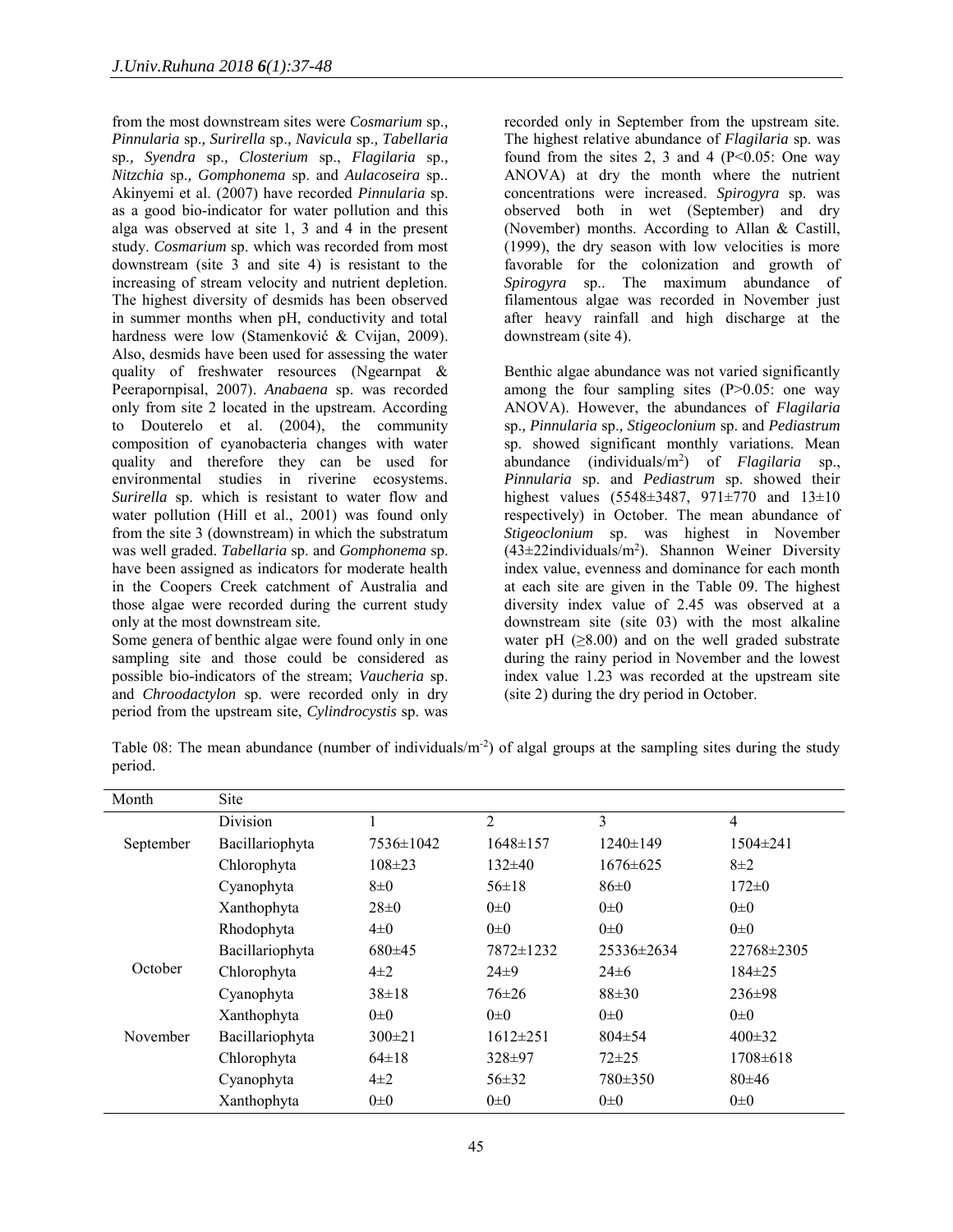| Period    | Site | Shannon diversity | Evenness | Dominance | Species richness |
|-----------|------|-------------------|----------|-----------|------------------|
| September |      | 1.31              | 0.45     | 0.55      | 0.18             |
|           | ↑    | 2.04              | 0.69     | 0.31      | 0.35             |
|           |      | 1.39              | 0.47     | 0.53      | 0.24             |
|           | 4    | 1.41              | 0.48     | 0.52      | 0.41             |
| October   |      | 2.21              | 0.7      | 0.3       | 0.51             |
|           | ↑    | 1.23              | 0.39     | 0.61      | 0.13             |
|           |      | 1.79              | 0.57     | 0.43      | 0.11             |
|           | 4    | 1.96              | 0.62     | 0.38      | 0.13             |
| November  |      | 2.36              | 0.73     | 0.27      | 0.78             |
|           | ↑    | 1.55              | 0.48     | 0.52      | 0.25             |
|           |      | 2.45              | 0.76     | 0.24      | 0.55             |
|           |      | 1.45              | 0.45     | 0.55      | 0.33             |

### Table 9: Diversity index values at each site

### **Canopy cover**

The canopy covers from upstream to downstream of the site 1, 2, 3, and 4 were  $96\pm0.0\%$ ,  $94\pm2.83\%$ , 92±5.66% and 86±8.49% respectively. Canopy cover was relatively higher at the upstream sites and lowest at downstream sites.

# **Principle Component Analysis**

The percentage variances represented by the component 1, 2 and 3 were 47% and 34% and 19% respectively. The factor values for different

parameters in the two components are tabulated (Table 10). Substrate conductivity, water pH, substrate nitrate, organic matter, nitrate in water and substrate pH highly contributed to the component 1 and those can be used to explain the stream characteristics on algae distribution. Similarly, the water discharge, water conductivity, substrate phosphate, TSS and canopy cover (%) highly contributed to the component 2 and those also can be used to explain the stream characteristics on algal growth.

Table 10: Factor values for different parameters at the two components

| Parameter              | Component1 | Component 2 |
|------------------------|------------|-------------|
| Discharge              | 0.148      | 0.975       |
| Water conductivity     | $-0.366$   | 0.892       |
| Substrate conductivity | $-0.979$   | $-0.240$    |
| DO                     | 0.891      | 0.398       |
| Water pH               | 0.996      | 0.820       |
| Substrate phosphate    | 0.449      | 0.843       |
| Nitrate in water       | 0.936      | 0.029       |
| <b>TDS</b>             | 0.232      | 0.088       |
| Temperature            | $-0.522$   | $-0.688$    |
| TSS.                   | $-0.026$   | 0.996       |
| Substrate pH           | $-0.328$   | 0.652       |
| Velocity               | 0.970      | $-0.56$     |
| Substrate nitrate      | $-0.879$   | 0.295       |
| Phosphate in water     | $-0.728$   | $-0.558$    |
| <b>BOD</b>             | 0.310      | $-0.497$    |
| Organic matter         | 0.800      | 0.597       |
| Canopy cover           | $-0.335$   | $-0.953$    |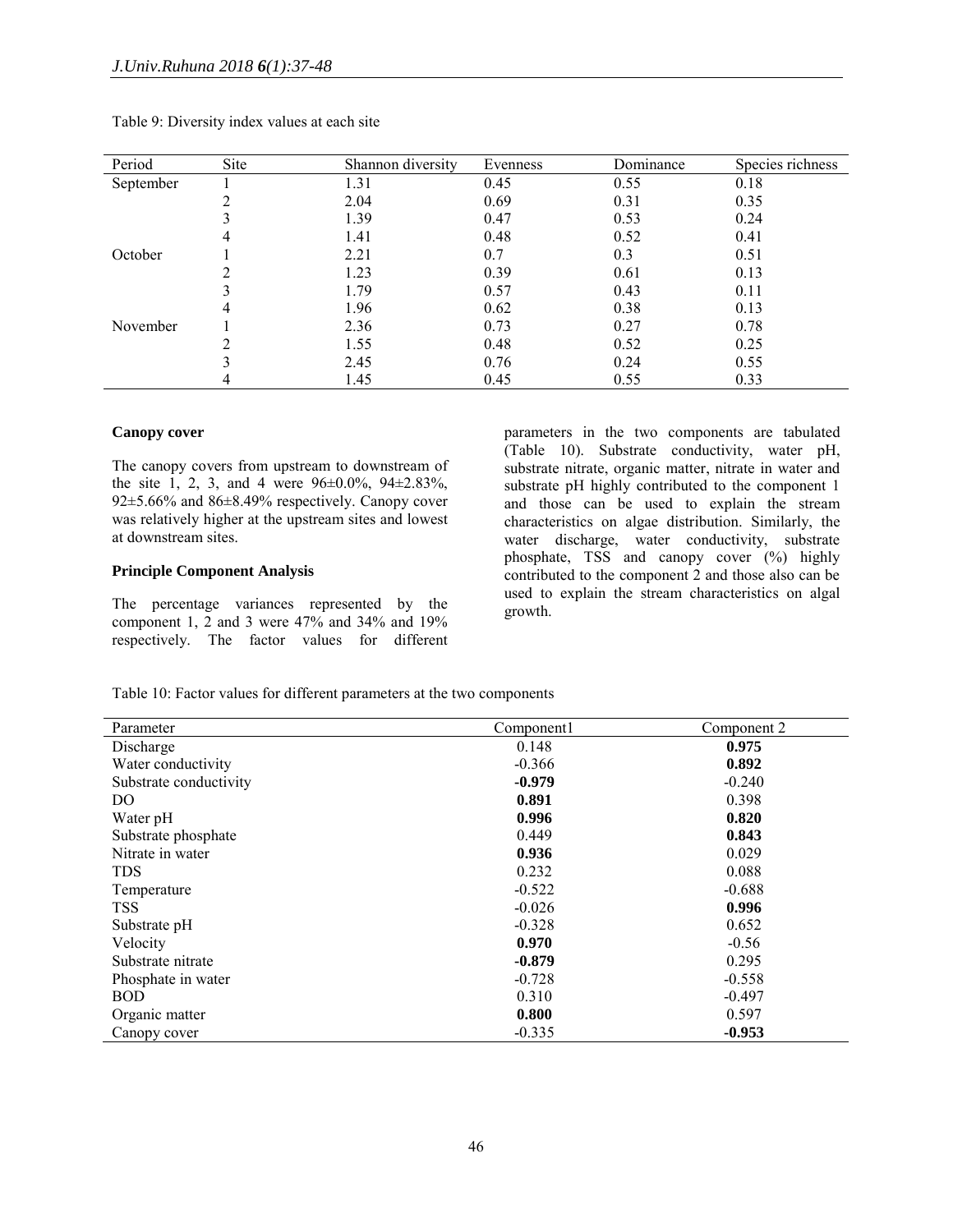# **Conclusions**

Water pH, conductivity, concentrations of nitrate and phosphate were the parameters that mostly influenced on the stream characteristics of Gongawwa Ela. Discharge and the velocity of water and some of the substrate characteristics such as nitrate, phosphate and organic matter content were identified as important factors for the variation of diversity and distribution of benthic algae. Also, high diversity and species richness of algae was observed at the downstream sites having an alkaline water pH and well graded substrate. Diatoms (Bacillariophyta) were the most dominant benthic algae in the stream

# **References**

Akinyemi, S.A., Nwankwo, S.A. & O, F.A., (2007), Diatoms as Indicator of Pollution in Awon Reservior. *Research Journal of Microbiology*, 2, pp.228-38.

Alexander, M., (1977), *Introduction to substrate microbiology*. 2nd ed. New York: JohWiley & sons, Inc.

Allan, J.D. & Castill, M.M., (1999), Primary producers. In *Stream ecology: Structure and function of running water*. 2nd ed. Springer. pp.105-134.

APHA, (1999), *Standard Methods for the Examination of Water and Wastewater*. 19th ed. American Public Health Association, American Water Works Association, Water Environment Federation.

ASTM, (1998), *Standard test method for particle-size analysis of substrates*. [Online] ASTM Available at: HYPERLINK "https://fenix.tecnico.ulisboa.pt/downloadFile/.../ D422-particle%20size.pdf" https://fenix.tecnico.ulisboa.pt/downloadFile/./D 422-particle%20size.pdf [Accessed 13 December 2016].

Bellinger, E.G. & Sigee, D.C., (2010), *Freshwater Algae: Identification and Use as Bioindicators*. John Wiley & Sons Ltd.

Bunn, S.E. & Arthingtom, A.H., (2002), Basic principles and ecological consequences of altered flow regimes for aquatic biodiversity. *Environmental management*, 30(4), pp.492-507.

and they were mostly present at low organic matter content whilst Chlorophytes were dominant at high organic matter contents. High abundance of benthic algae was observed at high nitrate and phosphate in the substrate. *Aulacoseira* sp.*, Flagilaria* sp,*, Tabellaria* sp. and *Nitzchia* sp. were the most abundant algae in the stream and can be considered as possible bio-indicators when observed stream characteristics. However, identification of indicator benthic algae for different land use patterns in stream catchments is recommended to study lengthier as an important assessment tool of river systems in Sri Lanka.

Busman, L., Lamb, J., Randall, G., Rehm, G. & Schmitt, M., (2009), *University of Minnesta*. [Online] University of Minnesta Available at: HYPERLINK

"http://www.extension.umn.edu/agriculture/nutri ent-management/phosphorus/the-nature-ofphosphorus/"

http://www.extension.umn.edu/agriculture/nutrie nt-management/Phosphorus/the-nature-of-Phosphorus/ [Accessed 28 December 2016].

Carrick, H.J. & Lowe, R.L., (1989), Benthic algal response to N and P enrichment along a pH gradient. *Hydrobiologia*, pp.119-27.

Dodds, W.K. & Welch, E.B., (2000), Establishing nutrient criteria in streams. *Jornal of North American benthological society*, 19, pp.186-196.

Dokulil, M.T., (2003), *Bioindicators and biomonitors*. Elsvier science Ltd.

Entwisle, T.J., Soneman, J.A. & Lewis, S.H., (1997), *Freshwater algae in Australia: a guide to conspicous genera*. Sainty & Associates pvt Ltd.

Grisso, R., Alley, M., Holshouser, D. & Thomason, W., (2009), *Precision Farming Tools: Substrate Electrical Conductivity*. Petersberg: Verginia tech Virginia polytechnic insitute and state university.

Hill, B.H., Stevenson, R.J., Pan, Y., Herlihy, A.T., Kaufmann, P.R. & Johnson, C.B., (2001),<br>Comparison of correlations between Comparison of correlations between environmental characteristics and stream diatom assemblages characterized at genus and species levels. *J. N. Am. Benthol. Soc*, 20++(2), pp.299– 310.